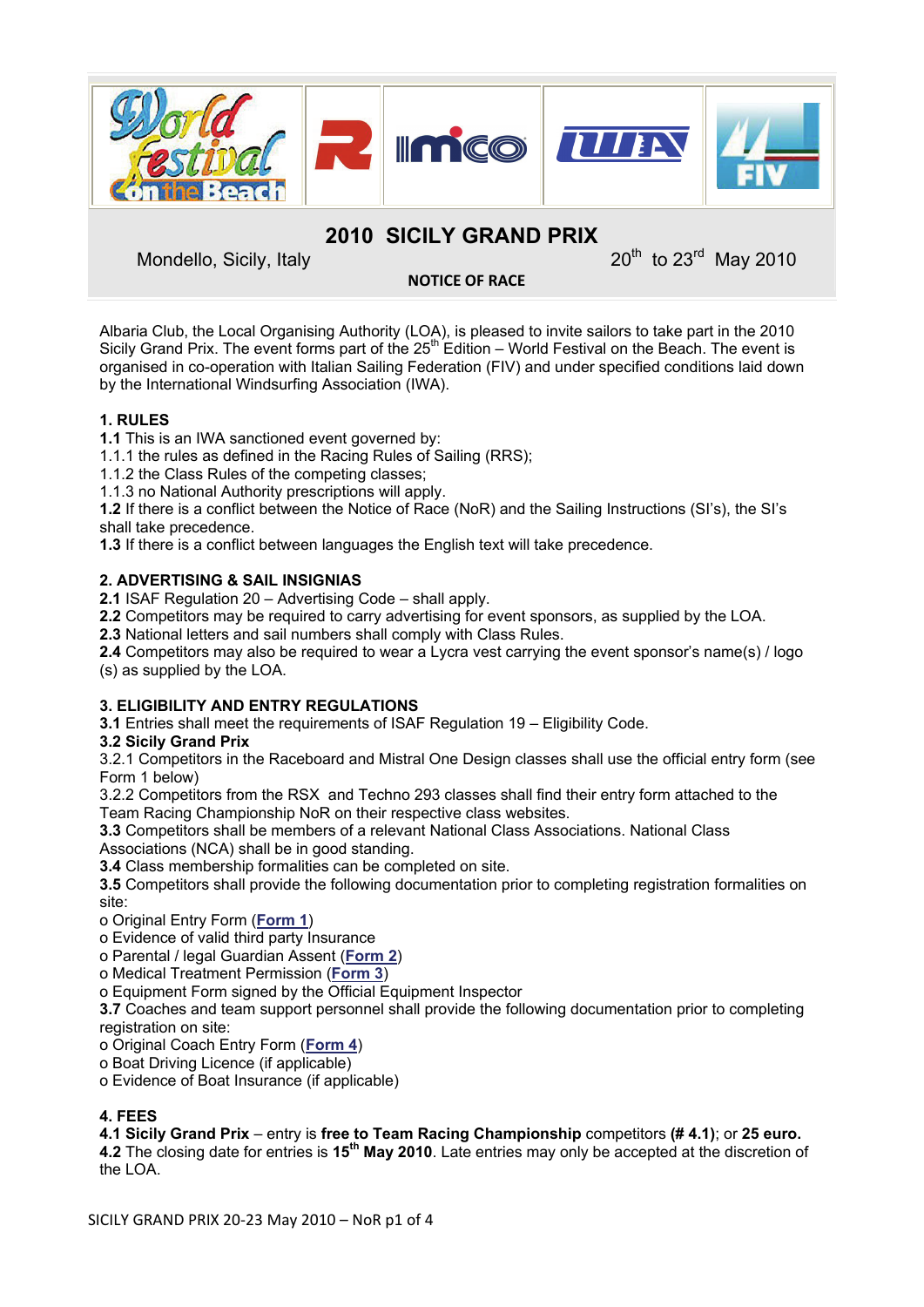# **5. EVENTS**

**5.1** The event shall be a single discipline course racing event for individuals in all classes.

**5.2** A minimum of 1 race, for each class, is required to validate the event.

**5.3** The first competitor in each class( and class division) shall be the 2010 Sicily Grand Prix Champion.

**5.4** A minimum of 5 competitors constitutes a division.

### **6. RACING FORMAT**

**6.1** The format is fleet racing.

**6.2** The maximum number of races a day will be 2, in a series of a maximum of 6 races.

### **7. SCHEDULE**

**7.1** Event Schedule

| <b>DATE</b>     | <b>TIMES</b>                    | <b>EVENT</b>                                                                          |
|-----------------|---------------------------------|---------------------------------------------------------------------------------------|
| 20 May Thursday | $12:00$ hrs $>$                 | Registration                                                                          |
| 21 May Friday   | 11:00hrs                        | Racing-Team Race (Semi final-Final)<br>Racing - Sicily Grand Prix<br>(Warning Signal) |
| 22 May Saturday | $11:00$ hrs                     | Racing Team Race (Semi final-Final)<br>Racing - Sicily Grand Prix<br>(Warning Signal) |
| 23 May Sunday   | $10:00 > 17:00$ hrs<br>18:00hrs | Racing – Sicily Grand Prix (Warning Signal)<br>Prize Giving and Closing Ceremony      |
| 24 May Monday   |                                 | <b>Departure</b>                                                                      |

**7.2** The warning signal for the last race of each day shall not made within 2 hour of the official sunset time

### **8. EQUIPMENT INSPECTION**

**8.1** Each competitor shall ensure that his/her equipment complies with the current Class Rules. **8.2** Equipment checks may be made throughout the event.

**8.3** Competitors and their equipment shall be on site before the registration begins and shall complete equipment checks before the Skippers Meeting.

## **9. EQUIPMENT**

**9.1** All competitors shall bring their own equipment unless advised otherwise when their entry is confirmed by the LOA.

### **10. SAILING INSTRUCTIONS**

**10.1** The Sailing Instructions will be available at registration as well as the Event Program scheduling social events.

## **11. VENUE**

The regatta site is; Albaria Club Mondello 89 Regina Elena Street - 90149 Palermo-ITALY Tel: +390916844483 – +39091453595 – +390916842822 – mobile 3397715690 Fax: +390916843785 E-mail: [albaria@albaria.com](mailto:albaria@albaria.com)

### **12. COURSES**

If the weather conditions permit, the Race Committee may make a course with starts and arrivals from the pier of Punto Celesi.

**12.1** The Course for the day will be as published in the SI's or posted on the ONB.

## **13. SCORING**

13.1 The scoring will be in accordance with RRS Appendix A, as amended by the Windsurfing Competition Rules, and using the low Points Scoring System.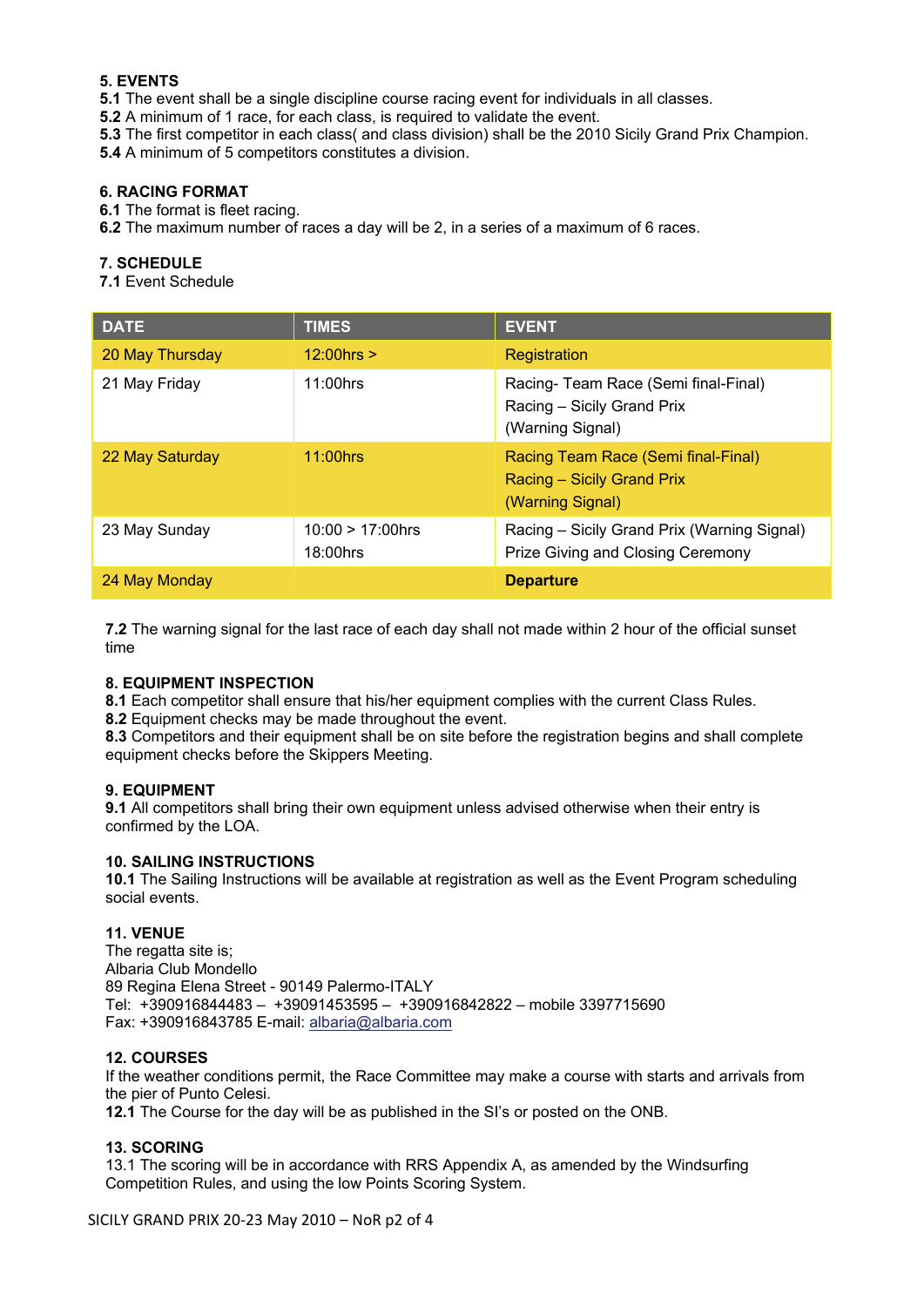#### **14. INTERNATIONAL JURY**

**14.1** An International Jury will be appointed in accordance with the RRS Appendix N.

**14.2** Their decisions will be final and cannot be appealed, according to RRS 70.5.

#### **15. COACHES; COACH &SUPPORT BOATS**

**15.1** Coach boats will be available for charter on a first come, first served basis. Please apply to the organisers for costs and availability.

**15.2** Boats' drivers shall register and provide the LOA with their driving licence and proof of insurance as well as details of their boat and the board(s) they support.

**15.3** Support boats shall also clearly display their national 3 letter country code in black on a white background either on a flag of a minimum of 50cm x 40cm in size or on the cover of their outboard engine.

#### **16. BERTHING**

**16.1** On completion of registration and continuing until the end of the regatta, when ashore (other than when launching and retrieving), all boards shall be kept in their assigned places at Albaria. Removal of any board from the regatta site shall require prior written approval from the jury. Access to boards in the board storage area during certain hours, including hours of darkness may be restricted.

**16.2** Unless otherwise directed by the LOA, all competing boards and equipment shall be launched and retrieved from the designated area at Albaria.

#### **17. BOUYANCY**

**17.1** If personal buoyancy is prescribed every competitor and support boat crewmember shall wear, a personal flotation device that shall conform to the minimum standard of ISO 12402-5 (Level 50). Alternative standards may be prescribed in the SI's.

#### **18. PRIZES**

**18.1** Trophies will be awarded to the Sicily Grand Prix Champions.

**18.2** Product prizes may also be awarded depending on entry numbers.

#### **19. DISCLAIMER OF LIABILITY**

**19.1** Competitors take part in all races at their own risk. The LOA, FIV, Competing Classes, IWA or any of their officials or representatives or the sponsors or their officials or representatives are not responsible, under any circumstances, for any damage, loss or injury either ashore or on the water either to persons or equipment, which may result.

**19.2** Participation in this event, supporting events and in each race in them is at the sole discretion of the sailor and at his/her own risk. Notice is drawn to RRS4.

#### **20. INSURANCE**

**20.1** Competitors shall possess valid third party liability insurance with a minimum cover of 1 million Euro.

**20.2** Coach and support boat drivers shall also have a valid third party liability insurance with a minimum cover of 5 million Euro.

**20.3** Evidence of insurance cover is required to be provided at registration.

#### **21. ANTIDOPING**

**21.1** Competitors are reminded of the ISAF rules and regulations concerning the use of banned methods and substances. Drug testing may take place during the event.

#### **22. TELEVISION AND MEDIA**

**22.1** In registering for the event, competitors automatically grant to the LOA, the Class Association and IWA, the right in perpetuity to make, use and show from time to time at their discretion, any motion pictures, still pictures and live, taped or filmed television and other reproductions of them, taken during the period of the event, for the said Championship as defined in the Notice of Race and Sailing Instructions in which he/she participates without compensation.

#### **23. OFFICIAL CEREMONIES & DRESS CODE**

**23.1** Attendance at the Opening Ceremony, Prize Giving and Closing Ceremony, is mandatory.

**23.2** Smart casual clothes will be worn.

**23.3** The LOA reserve the right to refuse entry to those whose standard of attire is not commensurate with the occasion